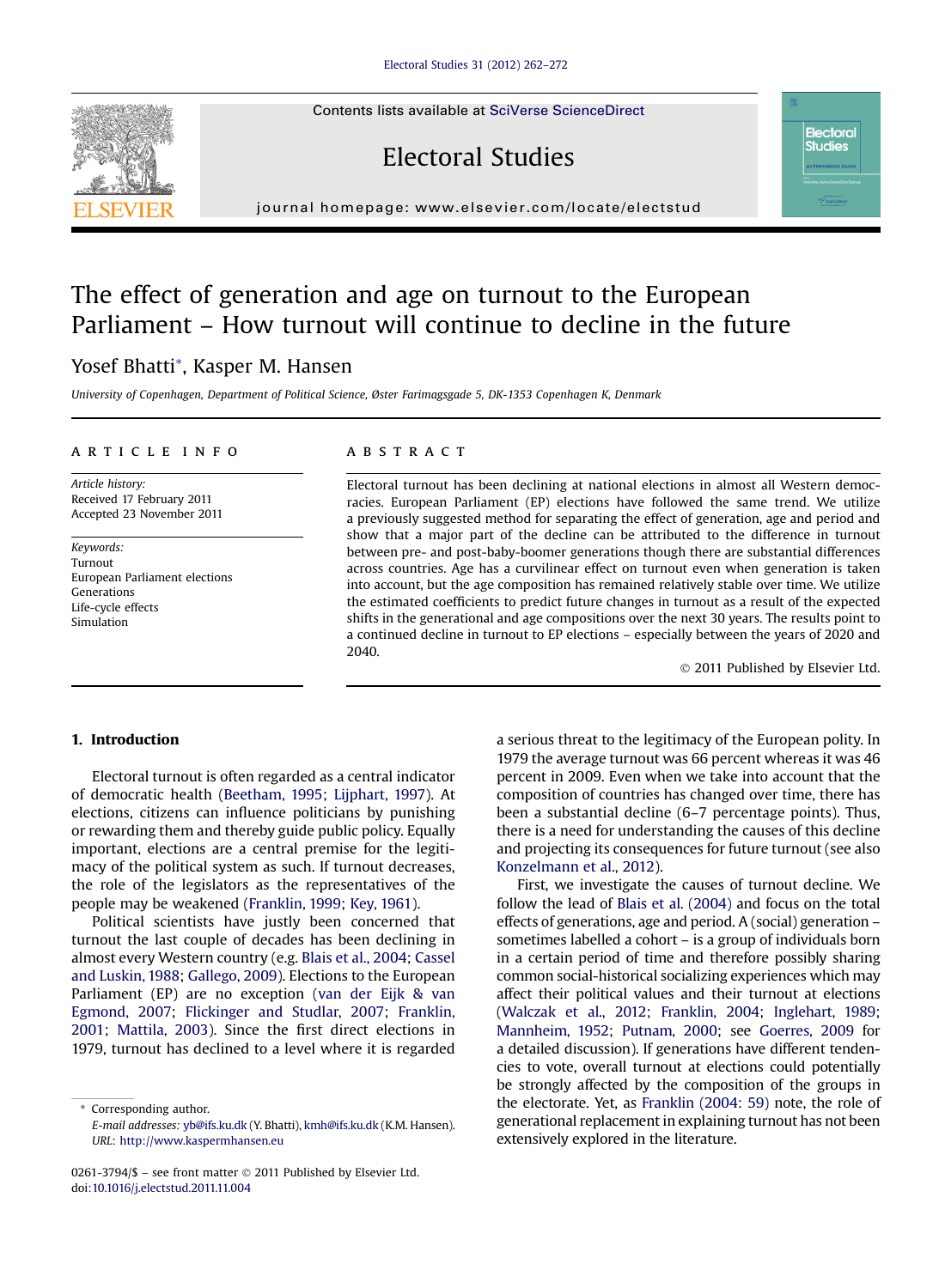<span id="page-1-0"></span>Whereas previous generational studies on turnout mainly investigate national elections in individual or a limited number of countries ([Blais et al., 2004;](#page-9-0) [Gallego, 2009;](#page-9-0) [Strate](#page-10-0) [et al., 1989](#page-10-0); [Wass, 2007a](#page-10-0), [2007b\)](#page-10-0)<sup>1</sup> we look at EP elections in 11 countries, across all election years from 1979 to 2009. This allows us to detect common patterns and differences between countries. We focus on EP elections which may differ from national elections since they are second order elections [\(Reif and Schmitt,1980](#page-10-0)). If generational effects even exist in this context, it adds to the general importance of these types of effects across election types.

Second, we investigate what the past decline implies for future levels of turnout. Thus, whereas previous studies mainly use the effects of age and turnout to elaborate on the causes of the turnout decline [\(Blais et al., 2004;](#page-9-0) [Gallego,](#page-9-0) [2009](#page-9-0); [Wass, 2007a,](#page-10-0) [2007b\)](#page-10-0), we also use the results to simulate future changes ([Konzelmann et al., 2012](#page-10-0)). If there are indeed – as previously suggested – great generational differences between the pre- and post-baby-boomer generations, this is likely to affect turnout further in the future, since replacement of the pre-baby-boomer generations will continue in the years to come. Additionally, we consider the potential influence of age per se [\(Van der Brug](#page-10-0) [and Kritzinger, 2012\)](#page-10-0). The Western population is ageing, which may also contribute to a future turnout decline if there is a curvilinear relationship between age and turnout, as some of the turnout literature suggests (e.g. Wolfi[nger](#page-10-0) [and Rosenstone, 1980](#page-10-0)).

The article is structured follows. After this introduction, we discuss the turnout at EP elections and identify the decline, separating the structural decline from the change in composition of member states. Next, we discuss the relevant literature and our theoretical expectations. We then discuss the dataset and research design. The results section is divided in three parts – a descriptive one, one focusing on the causes of turnout and one projecting future consequences of changing compositions. The article concludes with a discussion of the implications of our results.

# 2. Turnout at EP elections

There are remarkable differences in the electoral turnout to EP elections across member states and over time (Table 1). Participation in the election in 2009, for instance, varies from less than 20 percent in Slovakia to more than 90 percent in Belgium and Luxemburg. The previous scholarly literature has pointed to factors such as compulsory voting in explaining the cross-national differences [\(Franklin, 2001,](#page-9-0) [2007](#page-9-0)). Similarly, part of the differences can be explained by the Nordic countries' more participatory political culture than the average EU-member ([Goul Andersen and](#page-9-0) [Hoff, 2001](#page-9-0)).

In addition to the consistent differences in the absolute level of turnout between countries, we see substantial variation across time. The overall trend is a decline over the last 30 years since the first elections in 1979. When we look at all member states, turnout has declined about 20

| ł<br>Tabl |  |
|-----------|--|
|-----------|--|

Turnout at EP elections (percent).

|                    | 1979                     | 1984                     | 1989                     | 1994 | 1999                     | 2004 | 2009 |
|--------------------|--------------------------|--------------------------|--------------------------|------|--------------------------|------|------|
| Belgium            | 91.4                     | 92.1                     | 90.7                     | 90.7 | 91.1                     | 90.8 | 90.4 |
| UK                 | 32.4                     | 32.6                     | 36.4                     | 36.4 | 24.0                     | 38.5 | 34.7 |
| Denmark            | 47.8                     | 52.4                     | 46.2                     | 52.9 | 50.5                     | 47.9 | 59.5 |
| France             | 60.7                     | 56.7                     | 48.8                     | 52.7 | 46.8                     | 42.8 | 40.6 |
| Germany            | 65.7                     | 56.8                     | 62.3                     | 60.0 | 45.2                     | 43.0 | 43.3 |
| Ireland            | 63.6                     | 47.6                     | 68.3                     | 44.0 | 50.2                     | 58.6 | 58.6 |
| Italy              | 85.7                     | 82.5                     | 81.1                     | 73.6 | 69.8                     | 71.7 | 65.1 |
| Luxemburg          | 88.9                     | 88.8                     | 87.4                     | 88.6 | 87.3                     | 91.4 | 90.8 |
| Netherlands        | 58.1                     | 50.9                     | 47.5                     | 35.7 | 30.0                     | 39.3 | 36.8 |
| Greece             |                          | 80.6                     | 80.0                     | 73.2 | 70.3                     | 63.2 | 52.6 |
| Spain              | $\overline{\phantom{0}}$ |                          | 54.7                     | 59.1 | 63.1                     | 45.1 | 44.9 |
| Portugal           | -                        | -                        | 51.1                     | 35.5 | 39.9                     | 38.6 | 36.8 |
| Sweden             |                          |                          |                          |      | 38.8                     | 37.9 | 45.5 |
| Austria            |                          | $\overline{\phantom{0}}$ | $\overline{\phantom{0}}$ |      | 49.4                     | 42.4 | 46.0 |
| Finland            |                          | -                        | -                        | -    | 30.1                     | 39.4 | 40.3 |
| Czech Republic     |                          | -                        | -                        | -    | -                        | 28.3 | 28.2 |
| Estonia            |                          |                          |                          |      |                          | 26.8 | 43.9 |
| Cyprus             | -                        | $\overline{a}$           | -                        | -    | $\overline{\phantom{0}}$ | 72.5 | 59.4 |
| Lithaunia          |                          |                          |                          |      |                          | 48.4 | 21.0 |
| Latvia             |                          |                          |                          |      |                          | 41.3 | 53.7 |
| Hungary            | -                        | -                        | -                        | -    | $\overline{\phantom{0}}$ | 38.5 | 36.3 |
| Malta              |                          |                          | -                        | -    |                          | 82.4 | 78.8 |
| Poland             |                          |                          |                          |      |                          | 20.9 | 24.5 |
| Slovenia           |                          |                          |                          |      |                          | 28.4 | 28.3 |
| Slovakia           |                          |                          |                          | -    |                          | 17.0 | 19.6 |
| <b>Bulgaria</b>    | $\overline{\phantom{0}}$ | $\overline{\phantom{0}}$ | -                        | -    | $\overline{\phantom{0}}$ | -    | 39.0 |
| Romania            |                          |                          |                          |      |                          |      | 27.7 |
| Mean EU-9          | 66.1                     | 63.0                     | 63.3                     | 59.3 | 56.2                     | 60.1 | 59.6 |
| Mean EU-12         | 66.1                     | 64.9                     | 62.9                     | 58.4 | 56.6                     | 57.1 | 55.5 |
| Mean all countries | 66.0                     | 64.1                     | 62.9                     | 58.5 | 52.4                     | 47.8 | 46.2 |

[European Parliament \(2010\)](#page-10-0). The reported means in the bottom of the table are unweighted averages of the country level turnout. In the EU-9 and EU-12 means, Germany has been excluded from the averages due to the reunification. The blanks in the table are due to countries not being members at the election in question. Note that new members often have a first election outside the common election years. The turnouts in these elections are: Greece 1981–81.5, Spain 1987–68.5, Portugal 1987–72.4, Sweden 1995–41.6, Austria 1996–67.7, Finland 1996–57.6, Bulgaria 2007–29.2, and Romania 2007–29.5.

percentage points. Part of this development is due to changes in the composition of EU countries – the new member states have a substantially lower turnout than the founding members. Nevertheless, even if we only look at the EU-12 countries (minus Germany), there is a considerable drop, 6–7 percentage points, and the decline occurs in most countries except the compulsory voting countries (in Italy, abolishing of mandatory voting can have had an influence on the decline). The 7 percentage points drop for the EU-12 countries occurs from 1989 to 1999.

Part of the fluctuations in turnout can be explained by some contextual variables proposed by [Franklin \(2001,](#page-9-0) [2007\)](#page-9-0): electoral saliency and first time election boost. For instance, we see that turnout has increased substantially at the most recent election in Latvia and Denmark which were held simultaneously to a national referendum. In Sweden and Estonia, the EP election was held shortly before a national election which may account for the increase. There are also some possible examples of the "first-timeboost" to turnout – i.e. in the first EP election a new member state usually has higher turnout than the following ([Franklin, 2001](#page-9-0)). This can partly explain the decline for the new member states in the most recent election.

 $1$  A couple of notable exceptions are [Franklin \(2004\)](#page-9-0); [Franklin et al.](#page-9-0) [\(2004\)](#page-9-0) and [Smets \(2010\).](#page-10-0)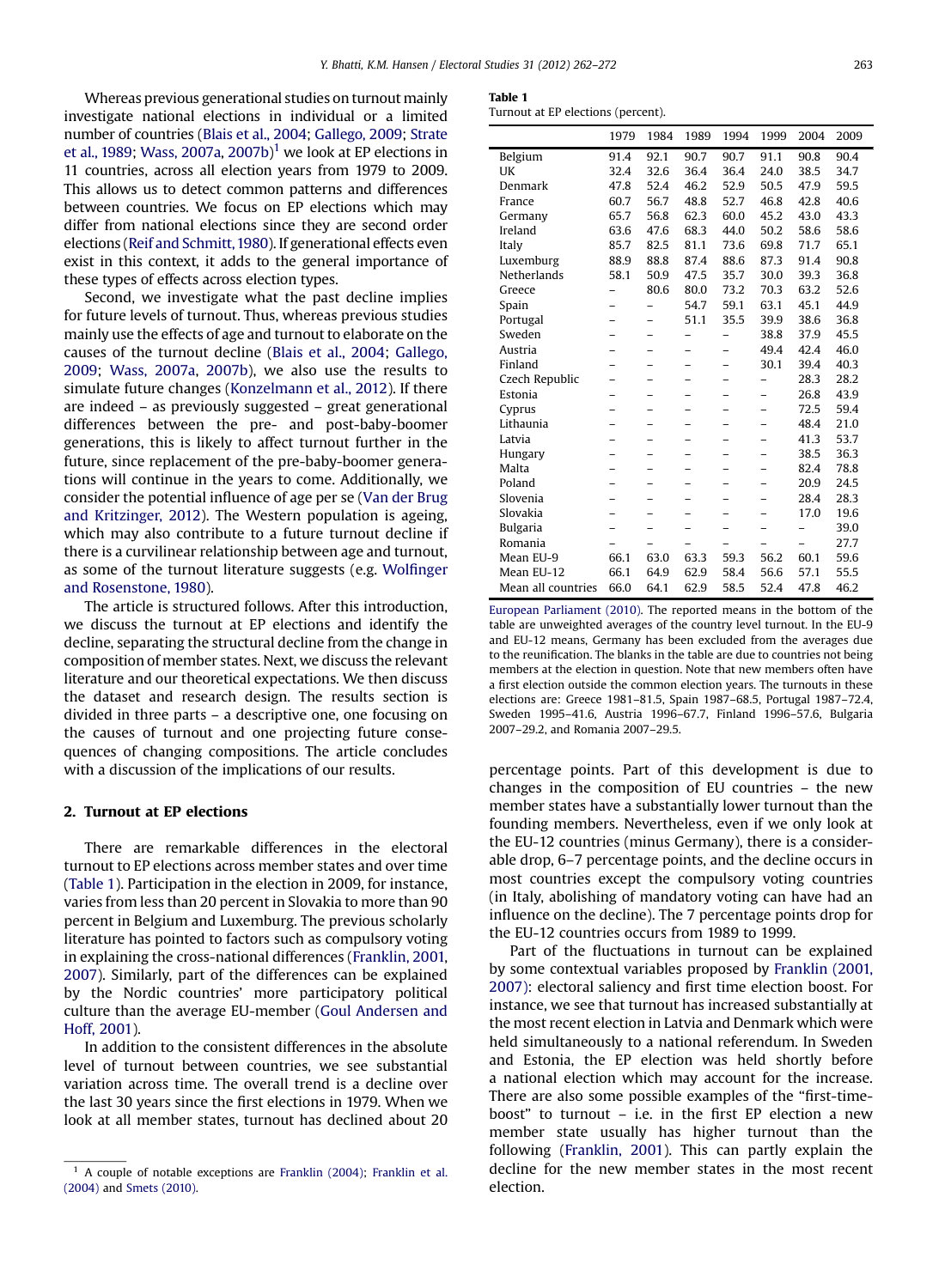Nevertheless the general decline in turnout for the EU-12 since 1989 is less obvious in terms of the distribution of election level predictors, since these distributions do not change that much over time. The decline in turnout thus appears to be more than just structural in character. In the remainder of this article, we seek to understand the general decline in turnout from the composition of generation and age and from period effects – and to examine what the results implies for future turnout. Yet, we will control for the variables proposed by [Franklin \(2001, 2007\).](#page-9-0)

# 3. Age, generation and period – the existing literature

The possible causes behind the turnout decline for national elections have attracted the attention of political scientists for decades (e.g. [Blais et al., 2004](#page-9-0); [Cassel and](#page-9-0) [Luskin, 1988](#page-9-0)). Scholars have been particularly attentive to the influence of age, generations and period on the development in aggregate turnout across time ([Blais et al., 2004](#page-9-0); [Franklin, 2004](#page-9-0); [Gallego, 2009](#page-9-0); [Konzelmann et al., 2012](#page-10-0); [Wass, 2007a,](#page-10-0) [2007b\)](#page-10-0). The purpose of this study is to estimate the magnitude of the effects of the three factors in order to explain the turnout decline and to inquire into future changes. The purpose is not to delve deeper into the causal mechanisms that drive each of the separate effects. Still, it is important that we consider in which way generations, age and period would affect turnout. $2$ 

First, different generations may have different turnout rates. Following the sociology of generations, individuals born in the same period of time may share exposure to certain socio-historical events that shape their political socialization [\(Franklin, 2004](#page-9-0); [Inglehart, 1989](#page-9-0); [Mannheim,](#page-10-0) [1952](#page-10-0); [Putnam, 2000\)](#page-10-0). It is often thought that individuals are more open to external stimuli during their "impressionable years" in late adolescence and early adulthood [\(Hyman, 1959;](#page-9-0) [Dawson and Prewitt, 1969](#page-9-0); [Easton and](#page-9-0) [Dennis, 1969](#page-9-0); [Goerres, 2009](#page-9-0): 29). These socializing experiences can in some cases be common across several countries (for instance the 60s movement affecting the cohort born just after the end of WWII) and in some cases country specific (for instance the democratic transitions in Southern Europe). If a generation is being mobilized during its "impressionable years", the early socializing experiences can have a lasting impact during its life-cycle compared to other generations [\(Plutzer, 2002;](#page-10-0) [Franklin, 2004](#page-9-0); [van der Brug and](#page-10-0) [Kritzinger, 2012](#page-10-0)). Therefore a generation or cohort effect is often seen as something that is constant over the life course [\(Franklin, 2004](#page-9-0); [Wass, 2007b\)](#page-10-0).<sup>3</sup> Most previous studies at national elections show that younger generations have lower turnout than the older ones, which depresses turnout as the young generations comprise an increasingly large share of the electorate [\(Blais et al., 2004;](#page-9-0) [Gallego, 2009;](#page-9-0) [Wass, 2007a](#page-10-0), [2007b\)](#page-10-0).

Second, many studies find a cross-sectional curvilinear relationship between age and turnout ([Fieldhouse et al.,](#page-9-0) [2007](#page-9-0); [Wass, 2007b](#page-10-0); Wolfinger and Rosenstone,  $1980$ ).<sup>4</sup> This is a so-called age effect or life-cycle effect. The young vote less than the middle-aged because they are in a transition phase in life moving away from home, establishing families and careers etc. and yet having to acquire their adult roles ([Abramson et al., 1998](#page-9-0); [Highton and Wol](#page-9-0)finger, [2001;](#page-9-0) [Smets, 2010\)](#page-10-0). The elderly, on the one hand, may gradually retire from the civic duty of voting as their social network deteriorates and they become less engaged in societal matters [\(Cumming and Henry, 1961](#page-9-0); Wolfi[nger and](#page-10-0) [Rosenstone, 1980\)](#page-10-0). On the other hand, accumulation of resources and political experiences, fewer time constrains and the strong habitual aspects of voting may in fact lead older individuals to vote in higher numbers than the middleaged [\(Franklin, 2004;](#page-9-0) [Glenn and Grimes, 1968](#page-9-0); [Goerres,](#page-9-0) [2007b;](#page-9-0) [Goerres, 2009](#page-9-0): 11; [Konzelmann et al., 2012;](#page-10-0) [Plutzer, 2002;](#page-10-0) [Strate et al., 1989](#page-10-0)). If the relationship between age and turnout is causal (regardless of its precise shape), turnout may be affected if the age composition of the electorate changes over time.

It should be noted that if generational differences indeed exist, they may explain the apparent curvilinear relationship between age and turnout ([van der Brug and Kritzinger,](#page-10-0) [2012\)](#page-10-0). For instance, the middle-aged may not turnout in larger numbers than young individuals due to age per se, but simply because they belong to a generation with higher turnout levels throughout the life-cycle. Therefore it is important to evaluate generational and age effects simultaneously.

Finally, neither age nor generation may be the cause of the declining turnout. Some third variable, unrelated to age and generation, could vary across time – i.e. a period effect. Examples are the 2009 EP election in Denmark and Latvia where highly salient referendums were held simultaneous with the EP election, which boosted the turnout. Another example is the "first-time-boost" of the first held EP election in a new member state [\(Franklin, 2001](#page-9-0)). Period effects may also be of an even more general nature – if the public perceives EP elections as less important than previously or if it generally becomes more political disinterested, this is likely to result in a negative period effect.

Several studies have tried to disentangle the effects of age, generations and period on turnout at national elections. [Blais et al. \(2004\)](#page-9-0) find effects of age as well as generations on changes in turnout in Canadian elections. However, as the age composition is relatively constant over time, lower turnout among the post-baby boomer generation is found to be the main reason behind the turnout decline. Similar results have been found for Finland [\(Wass, 2007b](#page-10-0)), Sweden, Norway and Germany [\(Gallego, 2009\)](#page-9-0). Thus from the

<sup>2</sup> An obvious limitation of our focus on the total effects is that we get a fairly overall picture of the factors that are at play. The analyses are designed to estimate the relative effects of age, generations and period rather than explaining why they matter.

<sup>&</sup>lt;sup>3</sup> It should be noted that it need not to be. As discussed by [Goerres](#page-9-0) [\(2009: 30](#page-9-0)–31), in addition to the effects of early socializing experiences, different generations may have different likelihoods of obtaining particular socio-economic characteristics during their life-course. As we do not include interactions between generations and age in our models, we capture the average generational effects over the life-course and the average life-cyclical effect across generations.

<sup>4</sup> Note that while there is general agreement that the effect of age declines with age, part of the literature finds that the effect never becomes negative (e.g. [Goerres, 2007b,](#page-9-0) [2009\)](#page-9-0).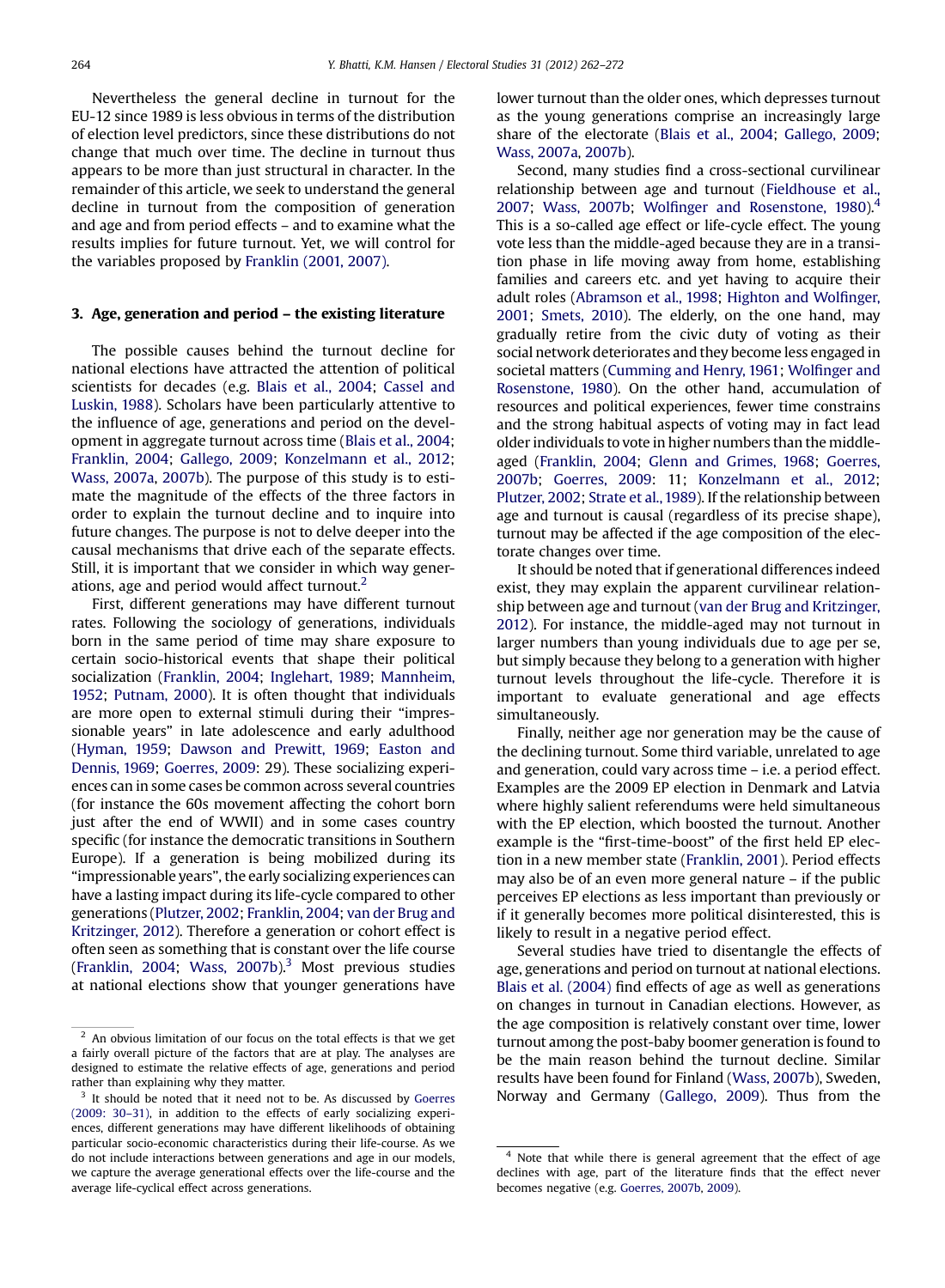existing literature one would expect both age and generation effects to be related to change in turnout, while the decline over time is primarily due to the generation effect since young generations with lower propensity to vote replace the older generations with a high propensity to vote.

The effects could potentially differ in EP elections compared to national elections. On the one hand, younger generations may be relatively more willing to vote in the second order elections, since the first elections in 1979 came at the same time or after they became eligible. Thus, EP elections have been a more integrated part of their political socialization. On the other hand, differences observed at national elections may be even stronger in EP elections due to lower perceived saliency [\(Franklin, 2004\)](#page-9-0).

Whereas the existing literature mainly uses the results from the relationship between age, generation and turnout to explain the decline in turnout, we also use the results to project future turnout. Possible generational differences should affect future turnout as the younger generations make up an increasingly larger part of the population. If the post-boomer generations, as suggested by previous work (e.g. [Blais et al., 2004](#page-9-0); [Wass, 2007b](#page-10-0)), have substantial lower turnout than earlier generations, the decline can be expected to continue until the population has been entirely replaced by post-boomers ([Franklin, 2004\)](#page-9-0). In other words, if the previous structural decline is due to generational differences, the decline will most probably continue in the many years to come.

In addition to generational composition, changing age composition can be consequential for turnout [\(Konzelmann](#page-10-0) [et al., 2012\)](#page-10-0). In the Western countries, demographers have projected that the population is getting increasingly older (e.g. [Eurostat, 2008](#page-9-0)). If a curvilinear causal relationship between age and turnout exists, the change in the age composition is likely to affect turnout negatively, since the elderly vote less than the middle-aged. $5$ 

# 4. Data

The object of the generational analysis is EP elections in 11 member states of the EU: Belgium, France, Italy, Luxemburg, Netherlands, Denmark, Ireland, United Kingdom, Greece, Portugal and Spain.<sup>6</sup> These countries are selected, since they have all participated in EP elections since 1989 and in most cases even 1979. The time frame provides sufficient leverage to separate the effects of age, generation and period on turnout. Germany was a founding member of the EU, but is omitted from the analyses, since surveys conducted in connection to EP elections before and after the reunification are hardly comparable.

The data used for all models are the EES and Eurobarometer ([EES, 1989](#page-9-0)–2009). The EES was conducted for the elections in 1989,1994,1999, 2004 and 2009 in those EU countries that were member states at the individual elections (in 2004, however, important variables are missing from Luxemburg and Belgium). We use only the postelection studies. For 1979 and 1984 we use the fall edition of the Eurobarometer (in 1979 some questions were added to the standard Eurobarometer). Our pooled file consists of 66,732 respondents counting only those who were eligible and answered the turnout, age and gender questions.

The dependent variable in all models is self-reported turnout. It is well known that turnout is heavily overestimated due to over-reporting and self-selection of respondents in surveys [\(Bernstein et al., 2001](#page-9-0); [Karp and](#page-10-0) [Brockington, 2005\)](#page-10-0), and the EES is no exception. The reported turnout among the respondents in our file is 72% as compared to about 57% if there was no selection bias in the surveys and if there was no over reporting. To ensure that the models yield predictions of actual turnout and that results are not driven by different quality of the surveys (or differential misreporting) across time, all regressions are weighted according to actual turnout in the specific country in the specific election year. Furthermore, in the pooled models, we weight in order to make each country count equally regardless of country size or sample size.

Defining and characterizing generations is a highly debated issue but we have applied a general categorization often used [\(Blais et al., 2004](#page-9-0); [Wass, 2007b](#page-10-0)). More specifically, we distinguish between the pre-war generation (born–1944), the baby-boomers (1945–1959), generation 60s (1960–1969), generation 70s (1970–1979) and the post-70s generation (1980 or later).<sup>7</sup> The pre-war generation has experienced the war, entered early into work life, has typically not much education and is often said to focus relatively on physical and material security. The babyboomer generation has experienced strong urbanization and industrialization, increasing of living standards and political mobilizations during the 60s. The generation 60s has on many dimensions experienced a more smoothed life compared to earlier generations but did experience the oil

<sup>5</sup> As previously mentioned, a part of the literature suggests that the effect of age is always positive. This, along with the increasing average age of the electorate, has lead to a discussion within part of the welfare literature, somewhat related to the present discussion, that the elderly in the future will gain increasing weight elections (e.g., [Goerres 2007a;](#page-9-0) [Sinn](#page-10-0) [and Uebelmesser, 2002;](#page-10-0) [Tepe and Vanhuysse, 2009\)](#page-10-0).

 $^6\,$  An important issue is whether to include compulsory voting countries. One could make the argument that the voting rules in these countries provide no room for generational and age differences. However, even though formal rules exist they are not enforced strictly in the countries under investigation. Italy no longer has compulsory voting. In Greece nonvoters were not punished or fined since the revision of the constitution in 2001. In Belgium and Luxembourg (Luxembourg's compulsory voting laws exempt individuals over 70) the courts rarely enforce fines on abstainers though they can legally do so. That being said, it is plausible that the effects of generation and age are lower in the compulsory voting countries due to stronger voting norms and formal rules (they would in principle also be higher in the cases where enforcement has become more lenient over time). Thus, [Tables 4 and 5](#page-6-0) will analyze all countries separately, thus allowing for a more detailed picture of each individual country.

 $7$  We also estimated our models using an alternative definition proposed by [Becker \(1995\)](#page-9-0) which distinguishes between the pre-war generation (1910–1929), the silent generation (1930–1939), the protest generation (1940–1954), the lost generation (1955–1969) and the pragmatic generation (1970–). The general trends in the results are the same as with the current definition. With the Becker definition it is possible to show that the silent generation actually has slightly higher turnout than those born before 1929 (about 2 percentage points when looking at all countries). This definition does not distinguish between the two youngest generations in our definition. This makes the difference between the youngest generation and the older ones slightly lower (18 instead of 20 percentage points lower when we use the silent generation as a baseline).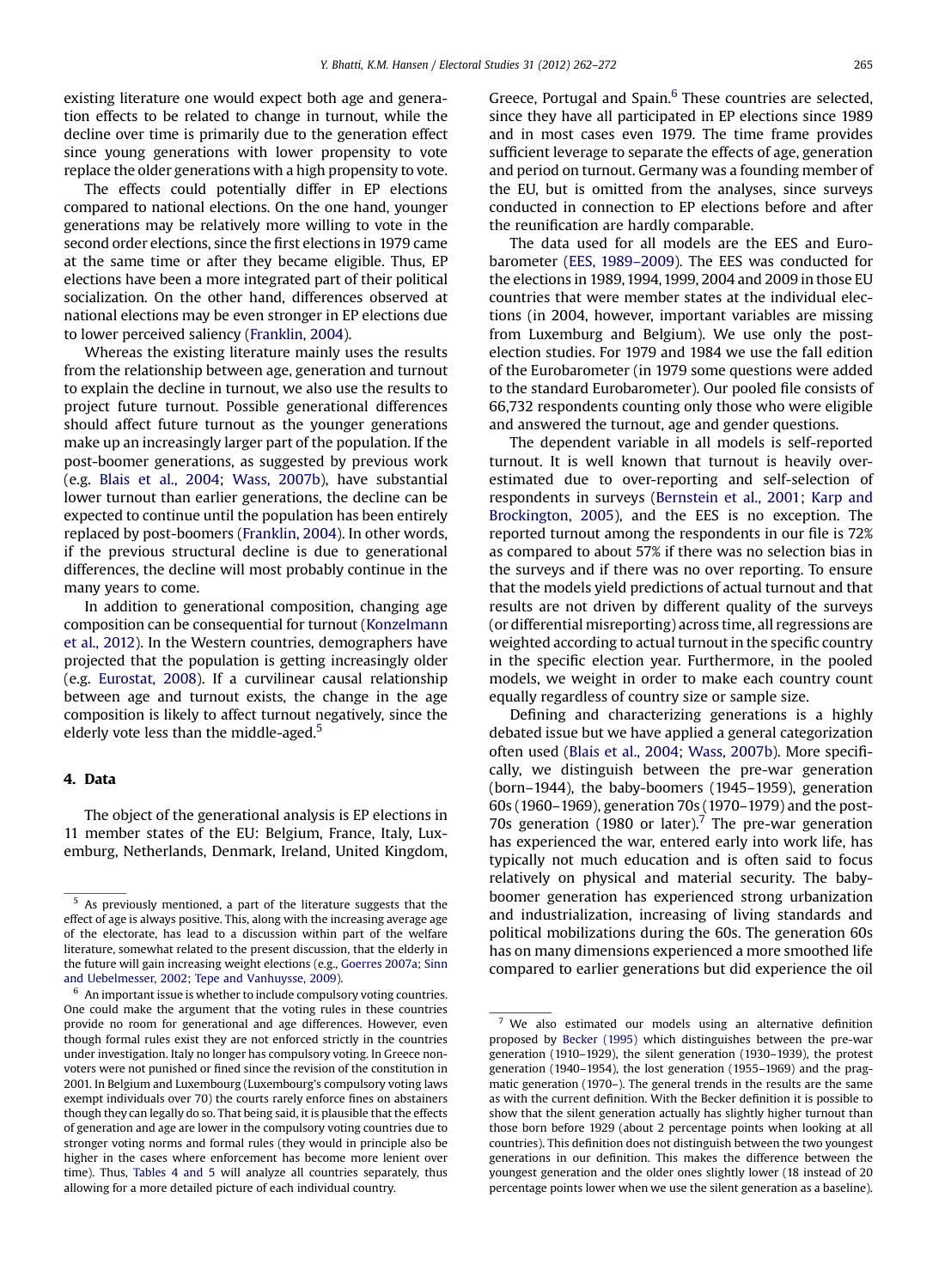crises early in life. The generation 70s has been described as a pragmatic generation with increasing individualization occurring during their youth. Finally, the post-70s generation has experienced increased globalization, the end of the cold war, and the advancement of the internet and technological advancement. The categorization is based on the assumption that the relevant variation is between the generations, not within ([Becker, 1995](#page-9-0); [Blais et al., 2004](#page-9-0); [Wass, 2007b\)](#page-10-0). It should also be noted that our definition of generations is based on general world trends and events. Others would call for more context/country specific definitions (e.g. [Goerres, 2009\)](#page-9-0). Our aim is to provide a general overview of the effects of generations across many European countries which makes a general definition preferable though of course details might be lost in such a general comparison.

# 5. Descriptive analysis

Table 2 presents turnout rates across generations in the eight member countries in order to provide a first general descriptive insight into the possible causes of the decline. For the moment we focus only on the eight old member countries to make the sample comparable across time. The cells contain the mean turnout in eight of the countries.

First of all, there are indications of generational effects in Table 2. For instance, the pre-war generation and the babyboomers have consistently higher turnout rates than the other generations across elections – even when we take possible life-cycle effects into account. Another example is the baby-boomers in 1989 (70.5%) compared with generation 60s in 1999 (50.0%). Among the youngest generations, the generational differences seem to be less pronounced. The descriptive results are of course only suggestive, but if the generation specific patterns turn out to be causal, this will most likely affect turnout, since the composition of generations in the electorate change naturally as the elderly generations move beyond their life-expectancy and as the post-70s generations gradually compose a larger part of the electorate.

There are also indications of age effects within generations. In all generations, turnout in the last year of observation is higher than the turnout of the first year. Furthermore, the increase seems to be strongest for the first years of eligibility. Take for instance generation of the 70s which enters into the electorate in 1989 with a turnout of only 36.9 percent. In the subsequent election, the generation's turnout has risen about 15 percentage points. A similar, though more moderate, pattern can be found for the post 70s generations when the 1999 and 2009 elections are compared. From the perspective of a curvilinear functional form, it is slightly surprising that turnout does not drop significantly for the pre-war generation in the last time period. It should also be noted that even if life-cycle effects exist causally, this does not necessarily imply that life-cycles explain differences across time. For instance, if the age composition of the electorate was stable, age per se cannot be the explanation.

There are some indications of period effects in Table 2, because three of the four eligible generations experience declining turnout between 1989 and 1999 when the overall

Table 2

|  |  | Cohort table for EU-9 (except Germany). |
|--|--|-----------------------------------------|
|--|--|-----------------------------------------|

|                      | 1979 | 1984 | 1989 | 1994 | 1999 | 2009 |
|----------------------|------|------|------|------|------|------|
| Pre-war generation   | 70.2 | 695  | 70.5 | 670  | 66.7 | 70.5 |
| Baby-boomer          | 59.2 | 572  | 651  | 611  | 594  | 63.9 |
| Generation 60s       | 544  | 523  | 533  | 50.0 | 48.1 | 57.0 |
| Generation 70s       |      |      | 369  | 514  | 493  | 50.8 |
| Post 70s generations |      |      |      |      | 44 8 | 52.2 |

The year 2004 is omitted from the cohort table since birth year was missing for Luxemburg and turnout missing for Belgium in the surveys. The blanks are due to generations that were not eligible at the election in question. Respondents are weighted in order to match official turnout at each election at country level. Similarly, the countries are weighted reverse to their sample size such that the countries count equally in each election year. All cells is based on more than 1000 respondents – exceptions being generation 60s in 1979 (237 respondents), generation 70s in 1989 (281 respondents) and post 70s generations in 1999 (272 respondents).

turnout decline is observed. This could indicate that something happened which affected all generations and age groups equally.

# 6. What explains the turnout decline?

What is the causal impact of the three factors considered – generation, age and period? We seek to answer this question by estimating individual level logistic regressions with turnout as the dependent variable. An inherent problem when trying to estimate the impact of the three factors is the so-called identification problem which arises because the value of one of the factors can be completely determined by the two others (e.g., [van den Broek, 1999;](#page-10-0) [Glenn, 2005;](#page-9-0) [Konzelmann et al., 2012;](#page-10-0) [Kritzer,1983](#page-10-0); [Markus,](#page-10-0) [1983](#page-10-0); [Wass, 2007b:](#page-10-0) 652). The model can be identified by omitting one of the variables or – as in the present study – by posing functional restrictions on at least one of the variables. It is important to note the plausibility of the results thus hinges upon the functional assumptions being made. As argued earlier we distinguish between five generations and thus include four dummies to capture cohort effects (the pre-war generation is the reference category). For the lifecyclical effects almost all studies find that the relationship is curvilinear (decreasing after a certain age or increasing at a slower pace). We therefore include age and age-squared in the model. Finally, for period we include a dummy variable distinguishing between the elections in the period between 1979 and 1994 (four European elections) and the period between 1999 and 2009 (three European elections) as the raw percentages could indicate a break around the 1994 and 1999 elections.

Following [Blais et al. \(2004\)](#page-9-0) we do not include variables later in the causal chain as we wish to investigate the total effects of the age, generation and period variables – not just the direct effects. Thus, for instance, our estimate of the generational differences will be an estimate of the total effect of the generations in question, regardless whether these effects are mediated by differences in educational levels, differences in primary socialization, different environmental influences etc. However, we do include a gender dummy since gender is exogenous in the sense that it along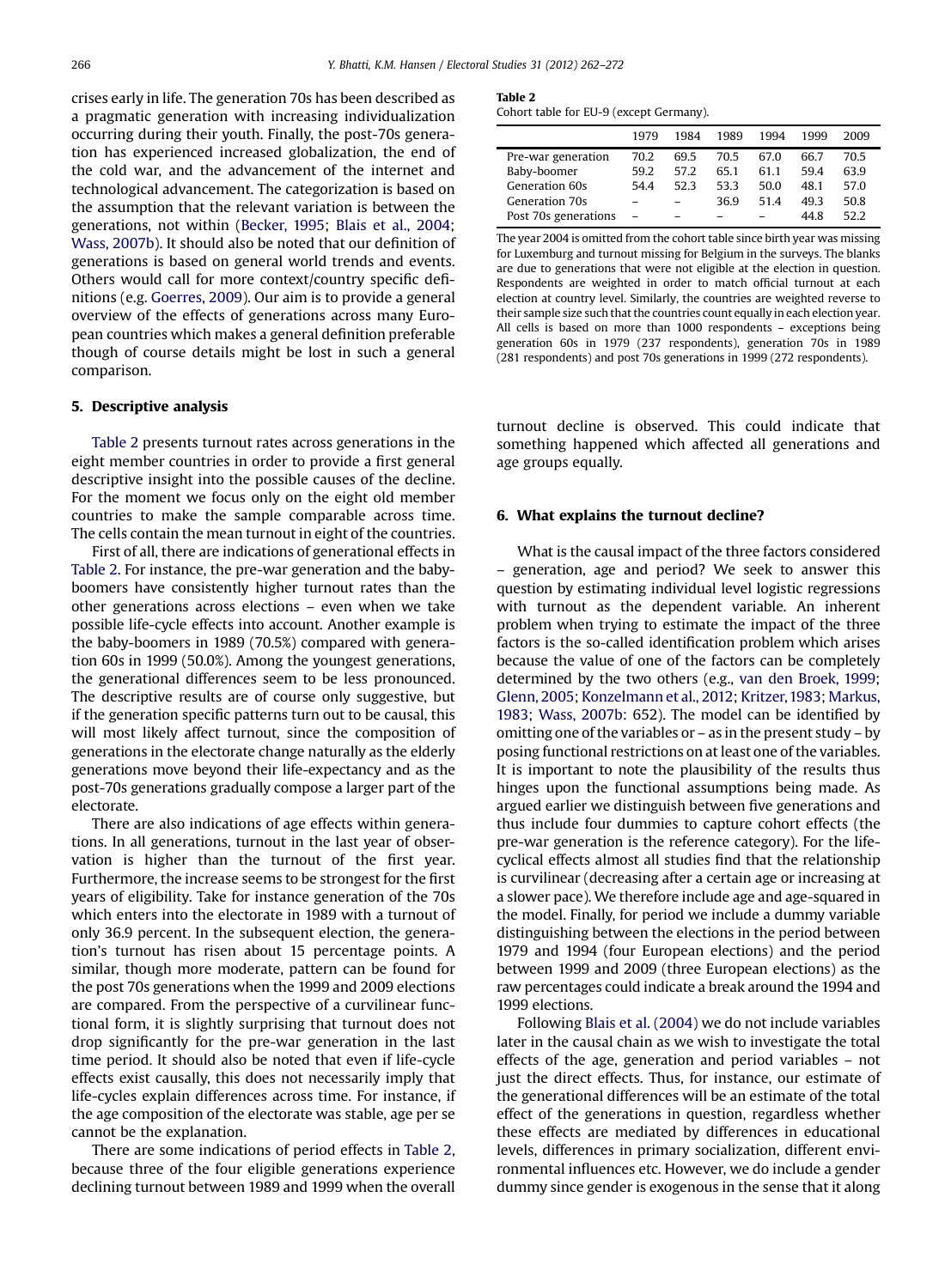<span id="page-5-0"></span>with generation and age is the most antecedent variable in the causal chain [\(Blais et al., 2004:](#page-9-0) 224).

We also control for a range of election variables suggested by [Franklin \(2001\)](#page-9-0) which could in principle be correlated with our main variables of interests. Time to the next national election (based on data from [Armingeon et al.,](#page-9-0) [2010\)](#page-9-0) is included, as [Franklin \(1999, 2001\)](#page-9-0) has shown that turnout increases when the EP election takes place shortly before a national election due to increased saliency of the second order election. We also include a dummy for the first election to the EP, to capture any first-time boost. We begin by looking at all countries in a pooled model to get a sense of the general trends – then each of the 11 countries is investigated separately which, more realistically, allows for different cohort effects in the individual countries.

As model (1) in Table 3 shows, there is a quite substantial total effect of the three factors in question. First, the pre-war generations have an approximately 20 percentage point higher turnout than the two latest

### Table 3

Logistic regression on individual level turnout, pooled model for EU-12 countries (excluding Germany).

|                                           | (1)                            |                               | (2)                  |                               |
|-------------------------------------------|--------------------------------|-------------------------------|----------------------|-------------------------------|
|                                           | Log coef.                      | Average<br>marginal<br>effect | Log coef.            | Average<br>marginal<br>effect |
| Generation (baseline=pre-war):            |                                |                               |                      |                               |
| Baby boomer                               | $-0.31***$<br>(0.04)           | $-0.06$                       |                      |                               |
| Generation 60s                            | $-0.69***$<br>(0.06)           | $-0.14$                       |                      |                               |
| Generation 70s                            | $-0.91***$                     | $-0.18$                       |                      |                               |
| Post 70s generations                      | (0.07)<br>$-1.00***$<br>(0.09) | $-0.20$                       |                      |                               |
| Age in years                              | $0.04***$<br>(0.00)            |                               |                      |                               |
| Age in years <sup>2</sup>                 | $-0.00***$<br>(0.00)           |                               |                      |                               |
| 1999 election or later                    | $-0.10**$<br>(0.03)            | $-0.02$                       | $-0.27***$<br>(0.02) | $-0.05$                       |
| Woman                                     | $-0.16***$<br>(0.02)           | $-0.03$                       | $-0.14***$<br>(0.02) | $-0.03$                       |
| Time to election (years)                  | $-0.09***$<br>(0.01)           | $-0.02$                       | $-0.09***$<br>(0.01) | $-0.02$                       |
| First EP election                         | 0.02<br>(0.04)                 | 0.00                          | $0.19***$<br>(0.04)  | 0.04                          |
| Constant                                  | 1.96***<br>(0.15)              |                               | $2.57***$<br>(0.06)  |                               |
| $\boldsymbol{n}$<br>McFadden pseudo $R^2$ | 66,732<br>0.15                 |                               | 66,732<br>0.12       |                               |
| Log likelihood<br>Chi <sup>2</sup>        | $-38,446$<br>5,817             |                               | $-39,676$<br>5,029   |                               |

 $*p < 0.05, **p < 0.01, ***p < 0.001$ . Coefficients to the left are unstandardized logistic coefficients. Standard errors in parentheses. To the right the average marginal effects are shown. The regressions also includes country fixed effects and a dummy for the 2009 Danish election due to a simultaneous high-saliency referendum (coefficients not shown). In each election respondents are weighted to match the official turnout as depicted in [Table 1](#page-1-0). Furthermore, each country weights equally in the regression (but each country does not weight equally within each election year). No VIF values were above 5 (apart from age and age-squared) in the two models. We tested alternative versions of the period effect (a continuous election variable along with its squared version or dummies for each separate election) with similar results.

generations, even when the effect of age is taken into account. This effect is almost identical to the one found for national elections in Canada [\(Blais et al., 2004\)](#page-9-0). The babyboomer generation is only 6 percentage points behind the pre-war generation while the corresponding number for the generation 60s is 14 percentage points. Generation 70s has 4 percentage points lower turnout than the generation 60s. The difference between the two youngest generations is not statistically significant.

There a substantial curvilinear effect of age with a toppoint around age 52, as Fig. 1 above illustrates. Hence, the curve-linear effect, which is observed in many crosssectional studies (e.g. Wolfi[nger and Rosenstone, 1980\)](#page-10-0) is not merely due to generational differences between the younger and the older generations. In fact, for the very old, when investigated cross-sectionally the generational differences even cover some of the curvilinear effect, since the older generations have a low turnout due to their old age, while their generation drives their turnout upwards (contrary, among the young, the positive relationship between age and turnout is overestimated in a crosssectional analysis, since the middle-aged partly turnout more due to their generational affiliation and not merely due to their age).

Women vote 3 percentage points less than men – at least according to the self-reported answers utilized in this study. We experimented with interactions between generations and gender (not shown since it is not the primary focus here). The interactions were significantly positive for the younger generations, indicating that the gender differences are less profound among younger than the older generation [\(Bhatti and Hansen, 2011;](#page-9-0) [Christy,](#page-9-0) [1987](#page-9-0); [Franklin et al., 2004](#page-9-0): 7). Finally, there is a period effect of about 2 percentage points – i.e. some of the drop in turnout around 1999 is due to factors affecting the entire electorate.

Now what is the relative effect of the composition variables (generation and age) and period in explaining the turnout decline? In model (2) we have a rough estimate of the structural decline in turnout – i.e. the difference between pre-1999 and the three most recent elections,



Fig. 1. Predicted probabilities, by age (all other variables at their means, CI 95%).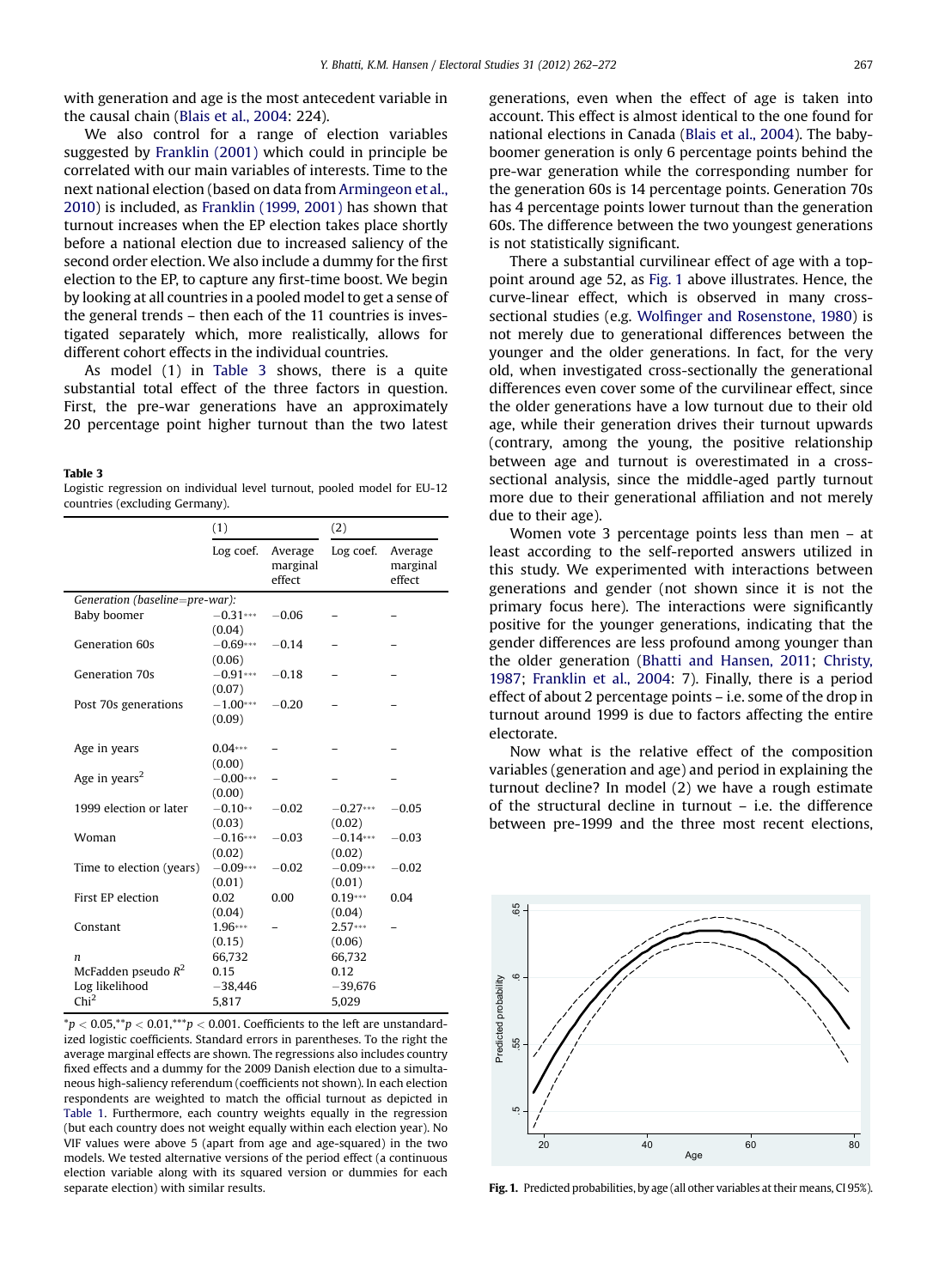<span id="page-6-0"></span>

| Table 4                                                                   |
|---------------------------------------------------------------------------|
| Logistic regression on individual level turnout, separate country models. |

|                | Baby<br>boomer | Generation 60s | Generation 70s | Post 70s<br>generations | Age<br>curvilinear | Period | Women    | Years to<br>elections    | $\boldsymbol{n}$ | McFadden<br>pseudo $R^2$ |
|----------------|----------------|----------------|----------------|-------------------------|--------------------|--------|----------|--------------------------|------------------|--------------------------|
| Belgium        | $-1$           | $-5$           | $-5$           | $-13$                   | Yes                |        | $\Omega$ | $-0$                     | 5129             | 0.02                     |
| <b>Britain</b> | $-4$           | $-9$           | $-12$          | $-11$                   | No                 | $-14$  | $-2$     | $-8$                     | 7648             | 0.04                     |
| Denmark*       | $-4$           | -9             | $-9$           | $-8$                    | Yes                |        | $-4$     |                          | 7113             | 0.02                     |
| France         | $-12$          | $-21$          | $-19$          | $-12$                   | Yes                | $-8$   | $-1$     | $-3$                     | 7144             | 0.07                     |
| Greece         | $-10$          | $-14$          | $-33$          | $-25$                   | Yes                | $-11$  | $-8$     |                          | 4702             | 0.15                     |
| Ireland        | $-7$           | $-20$          | $-28$          | $-32$                   | Yes                | 12     | $-3$     | $-7$                     | 6170             | 0.07                     |
| Italy          | -6             | $-18$          | $-16$          | $-34$                   | Yes                | $-5$   | $-5$     |                          | 9689             | 0.04                     |
| Luxembourg     | $-2$           | $-7$           | $-12$          | $-5$                    | Yes                | 3      | $-2$     | $\overline{\phantom{0}}$ | 2598             | 0.02                     |
| Netherlands    | -9             | $-18$          | $-16$          | $-20$                   | No                 | $-8$   | $-1$     | $-3$                     | 7355             | 0.04                     |
| Portugal       |                | $-8$           | $-11$          | $-16$                   | Yes                | 14     | $-5$     | 13                       | 4247             | 0.04                     |
| Spain          | $-10$          | $-24$          | $-31$          | $-34$                   | Yes                | 6      | $-3$     | $-4$                     | 4937             | 0.06                     |

Reference category for the generational variables is the pre-war generation. Bold effects are statistically significant  $p < 0.05$  (for age it indicates that age and age-squared are jointly significant). For all variables except age the average marginal effects are depicted. "Yes" in age curvilinear indicates that the partial age–turnout relationship is curvilinear and has a top-point between 18 and 80 years of age. The regressions are weighted so turnout corresponds to the official turnout. "\*" = dummy for high-saliency referendum included. For most of the countries the maximum VIF (apart from age and age-squared) is below 5. Exceptions are Denmark (5.2 for period), Portugal (7.56 for generation 70s) and Spain (8.90 for generation 70s).

when we only take the election specific variables into account and not the age/generation composition of the electorate (this is not a perfect estimate as the structural variables could in principle be correlated with generation and age). The structural decline is estimated to 5.5 percentage points (the 0.05 in the model (2)). In model (1) we see that the causal impact of period is 1.9 percentage points (the 0.02 in model (1)). Thus, more than half of the apparent period effect seems to be due to generation and age.

The composition effect is mainly due to generational replacement. From the 1979–1994 to the 1999–2009 period, the pre-war generation share of the electorate has dropped dramatically from 47% to 22%, while the proportion of baby-boomers hardly changed from 29% to 27% (the numbers are based on the proportions in the survey). In the meantime, the younger generations make up an increasingly larger share of the electorate: Generation 60s has increased from 17% to 22%, generation 70s from 7% to 18%, and post 70s generations from 0% to 11%. The change in the age composition actually has a slightly positive impact on turnout, since average age of the electorate increases from 44 years to 46 years. Thus, the drop due to composition covers a slightly positive effect due to age and a strong negative effect due to generational replacement.

Above we described the effects when all 11 countries are pooled. However, it is unlikely that the socializing experiences that drive the generational effects are identical in all countries. Thus, in Table 4 we have calculated the average marginal effects from logistic regressions equivalent to model (1), [Table 3](#page-5-0) for the individual countries. $\frac{8}{3}$ 

In almost all countries the average marginal effect for younger generations is clearly negative and furthermore statistically significant. However, the effects do vary substantially across countries. The effect is least in the compulsory voting countries. This makes theoretical sense – when there is limited room for individual decision to vote or abstain, differences across generations should not be large. Furthermore, generational differences are limited in Denmark. In most countries, the main generational effects are between the pre-war generation and baby-boomers and between the baby-boomers and generation 60s. Spain and Italy tops with about 34 percentage point difference between the oldest and the youngest generations after controlling for age. The differences are more than 20 percentage points in Spain, Greece, Ireland and Italy. In almost all countries there is a curvilinear relationship between age and turnout. Finally, in about two thirds of the countries, there is a statistically significant period effect.

Like in [Table 3,](#page-5-0) we re-estimated all models excluding the composition variables (generation and age) in order to provide a rough estimate of the period effect and the composition effect. The first column in Table 4 shows the results from such amodel. The second column shows the estimated causal effect of period from Table 4, while the third column indicates the difference between the two estimates – i.e. the estimated composition effect.

In almost all countries the change over time in composition seems to have had a negative effect. The effect is largest in Ireland, Greece and Italy which were also

Table 5

Structural decline, period effect and compositional effect between 1979–1994 and 1999–2009 (percentage points).

|                    | Estimated<br>structural decline | Period<br>effect | Compositional effect<br>(generation and age) |
|--------------------|---------------------------------|------------------|----------------------------------------------|
| Belgium            | $-0.8$                          | $+1.6$           | $-2.4$                                       |
| <b>Britain</b>     | $-15.1$                         | $-13.7$          | $-1.4$                                       |
| Denmark            | $-1.0$                          | $+0.6$           | $-1.6$                                       |
| France             | $-9.2$                          | $-7.8$           | $-1.4$                                       |
| Greece             | $-18.0$                         | $-10.9$          | $-7.1$                                       |
| Ireland            | $+5.2$                          | $+12.2$          | $-7.0$                                       |
| Italy              | $-10.9$                         | $-5.0$           | $-5.9$                                       |
| Luxembourg         | $+1.6$                          | $+3.5$           | $-1.9$                                       |
| <b>Netherlands</b> | $-11.5$                         | $-7.8$           | $-3.7$                                       |
| Portugal           | $+12.5$                         | $+14.4$          | $-1.9$                                       |
| Spain              | $+0.8$                          | $+6.1$           | $-5.3$                                       |

Weights are applied as described in Table 4.

We omit the first time boost variable since it creates severe multicollinearity in most regressions and was furthermore unimportant in model 1. Furthermore, we of course exclude the country fixed effects as we are looking at individual countries.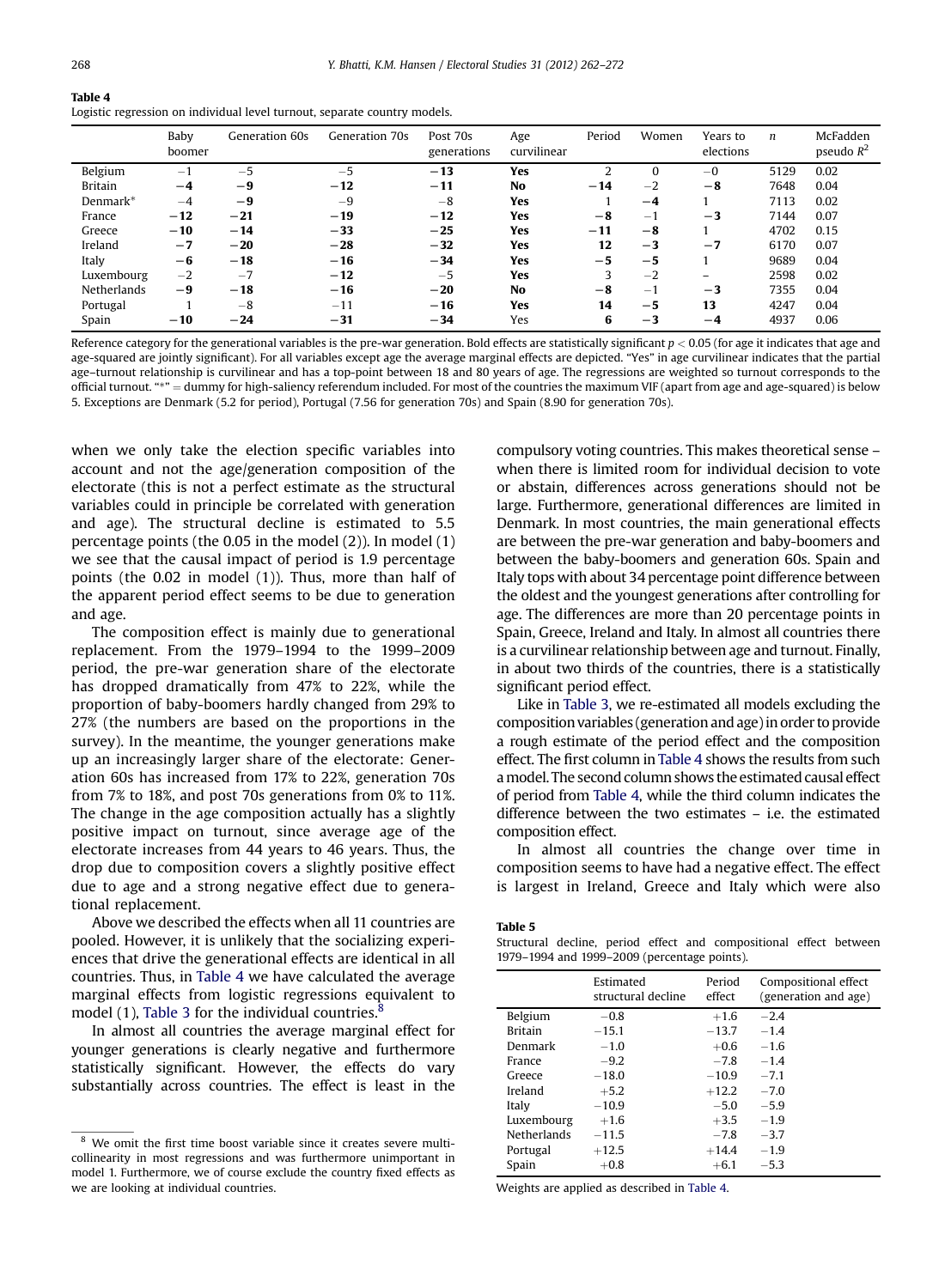

Fig. 2. Share of the electorate in the pre-war and baby-boomer generations. Note: [Eurostat \(2008\)](#page-9-0) unfortunately does not distinguish between the ages of individuals over 80 years. Thus, the remaining members of a generation drop out when they reach 80.

some of the countries where we found the most profound causal effect of generation. As mentioned in the pooled model, changes in generational composition are estimated to cause a substantial drop in turnout. The pattern is almost uniform across countries: The share of the two oldest generations has declined from 60% to 80% to about 40–50%. The age composition is relatively constant.

The results from [Tables 3](#page-5-0)–5 not only indicate that the changed composition of the electorate has historically led to declining turnout, but also that there could be further trouble ahead. Even though the share of the pre-war and baby-boomer generations – the ones with the highest turnout – has declined over time, they still comprise 40– 50% of the electorate. Thus, there is reason for concern about the future as these generations will slowly pass away.

# 7. Looking forward – trouble ahead?

One implication of the analyses presented so far is that the inevitable future changes in the generational and age compositions of the electorates, are very likely to affect future turnout (see also [Konzelmann et al., 2012\)](#page-10-0). A first likely change is in the generational composition. Fig. 2 shows the proportion of eligible voters in pre-war and baby-boomer generations – i.e. those generations that have a particular higher turnout than the younger ones. Unsurprisingly, as time passes, these generations will compose an increasingly smaller part of the electorate. Assuming that the generations that will enter the electorate in the future

will vote at the same levels at those that have recently entered, this will affect turnout in a negative direction. Interestingly, the generational effect will continue to impact turnout until around 2040 when the higher turnout generations have been eliminated entirely from the electorate.

A second probable change is in the age composition. It is well-known that the Western population is getting older. This has lead to concern among economists that European welfare states are facing a demographical challenge, as more citizens are soon entering into retirement (e.g. [Razin](#page-10-0) [and Sadka, 2005](#page-10-0)). As the curvilinear age effects in [Tables 3](#page-5-0) [and 4](#page-5-0) indicates, this could also affect turnout as elderly vote substantially less than their middle-aged counterparts. [Fig. 3](#page-8-0) shows the projected proportion of individuals of 70 years or older – age groups that are well beyond the top-point of the age–turnout relationship. In all 11 countries, the proportion of elderly voters increases substantially – in most instances around 15 percentage points within the next 30 years. This should other things being equal affect turnout negatively due to the curve-linear life-cyclical affects.

In [Table 6](#page-8-0) we predict the future turnout based on forecasts of the age composition of future voters from [Eurostat](#page-9-0) [\(2008\)](#page-9-0). The simulations are carried out by estimating a predicted turnout for each possible combination of age (18–80 years), gender (men, women), and generation (the 6 generations) based on the country level regressions from [Table 4](#page-6-0). Then the relative weight of each of these about 750 groups is determined by the proportion of each group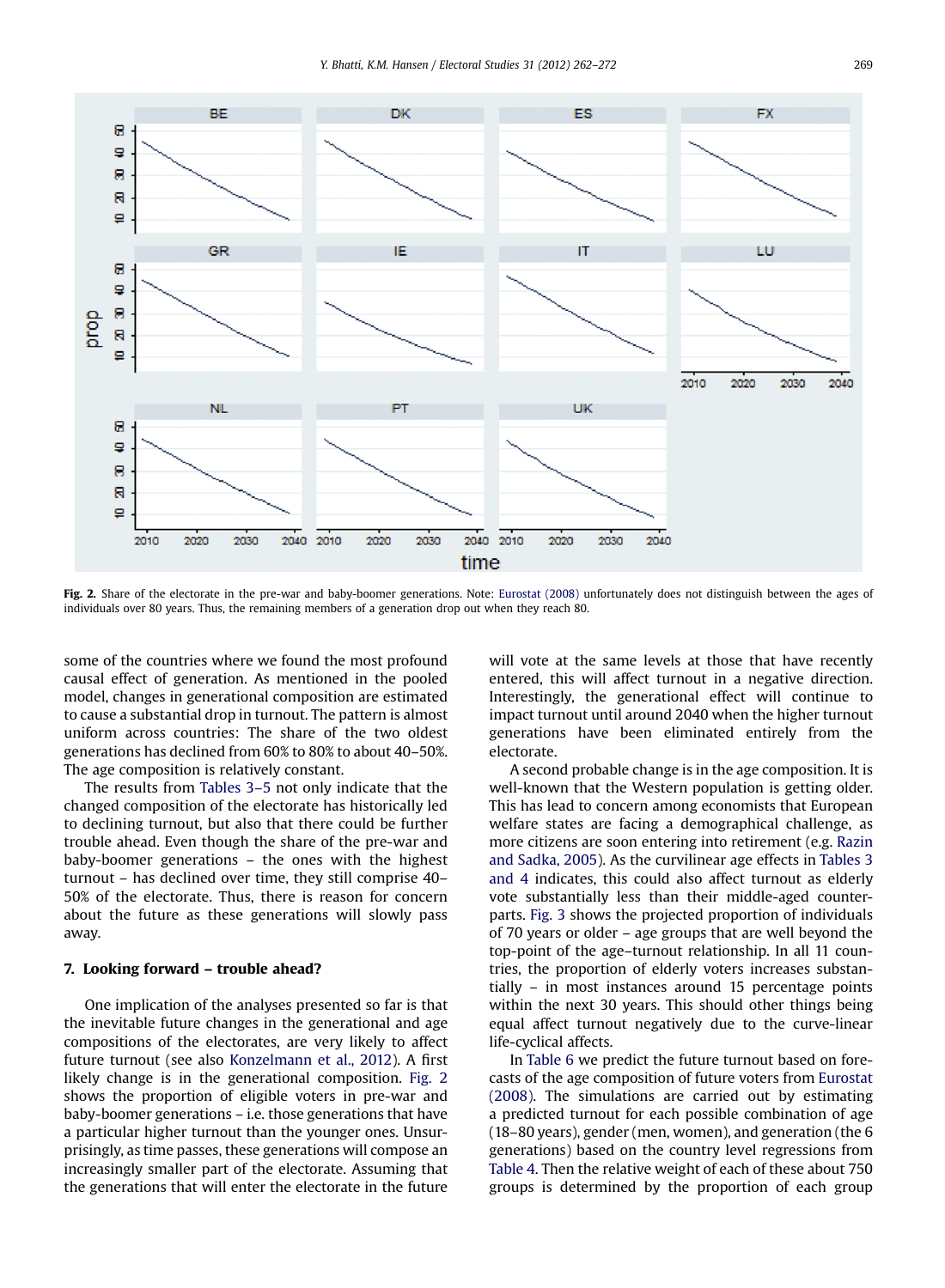<span id="page-8-0"></span>

Fig. 3. Proportion of eligible voters 70 years or older Calculations are based on [Eurostat \(2008\).](#page-9-0)

in the Eurostat population predictions. $9$  We simulate two scenarios. One where the future generations (born after 1991) have the same turnout as the youngest generation currently eligible (the post-70s generation). Another where we more optimistically assume that the future generations will have a 10 percentage points higher turnout. This will allow us to get some idea of how much change is needed to achieve a constant turnout.

If the patterns presented in [Table 4](#page-6-0) continue, all countries will experience a future drop in turnout due to the simultaneous changes in age and generational composition. The predicted changes largely follow the magnitude of the generational coefficients from [Table 4](#page-6-0). The challenges seem to be most severe in some of the Southern European countries – especially Spain, Italy and Greece. Furthermore, the changes especially kick in between 2020 and 2040. The decline in turnout is rather dramatic – especially because it occurs on top of already declined turnout levels.

A 10 percentage point increase in turnout among the newer generations compared to the post-70s generation will be sufficient to offset the decline completely in four of the countries. However, it is important to note that

a decline is likely to happen in the remaining seven countries even with such a dramatic increase. The average projection is still negative,  $-0.9$  percent in 2020 and  $-3.3$ percent in 2040, though it is an improvement compared to the  $-2.5$  percent and  $-7.7$  percent in the constant turnout scenario. In general one percentage point change in turnout for the post-1991 generations translate into a 0.15 percent change in the predicted turnout in 2020 and 0.45 percent in 2040 (with some small differences across countries).

Table 6 Predicted changes from predicted 2009-level (percentage points).

|                    | 2009 to 2020     |                            | 2009 to 2040     |                            |  |
|--------------------|------------------|----------------------------|------------------|----------------------------|--|
|                    | Current<br>level | $+10$ percentage<br>points | Current<br>level | $+10$ percentage<br>points |  |
| Belgium            | $-2.1$           | $-0.4$                     | $-7.3$           | $-2.7$                     |  |
| <b>Britain</b>     | $-1.3$           | 0.4                        | $-3.5$           | 1.4                        |  |
| Denmark            | $-1.0$           | 0.8                        | $-2.6$           | 2.1                        |  |
| France             | $-0.5$           | 1.1                        | $-2.0$           | 2.6                        |  |
| Greece             | $-3.8$           | $-2.5$                     | $-12.7$          | $-8.7$                     |  |
| Ireland            | $-3.9$           | $-2.1$                     | $-11.0$          | $-6.1$                     |  |
| Italy              | $-6.0$           | $-4.7$                     | $-18.1$          | $-14.2$                    |  |
| Luxembourg $-0.7$  |                  | 1.1                        | $-3.3$           | 1.6                        |  |
| Netherlands $-2.0$ |                  | $-0.3$                     | $-5.6$           | $-1.1$                     |  |
| Portugal           | $-2.1$           | $-0.6$                     | $-6.8$           | $-2.5$                     |  |
| Spain              | $-4.3$           | $-2.9$                     | $-12.3$          | $-8.3$                     |  |

The base year from where the forecasted changes in turnout are calculated is 2009. Changes are shown since the absolute values can vary slightly from the actual election turnout in 2009, mainly since we use the true population proportions and not the sample proportions.

 $9\degree$  The period variable is set to post-1994 while the variable 'years to election' is set to 2 years for all countries. As mentioned in the note to Fig. 3 a generation drops out when it reaches 80 years of age due to the limitations in the Eurostat data. This likely leads to a slight overestimation of the changes. Finally, the Eurostat data does not distinguish between the two genders – thus, the shares of men and women for each age group is assumed to be identical.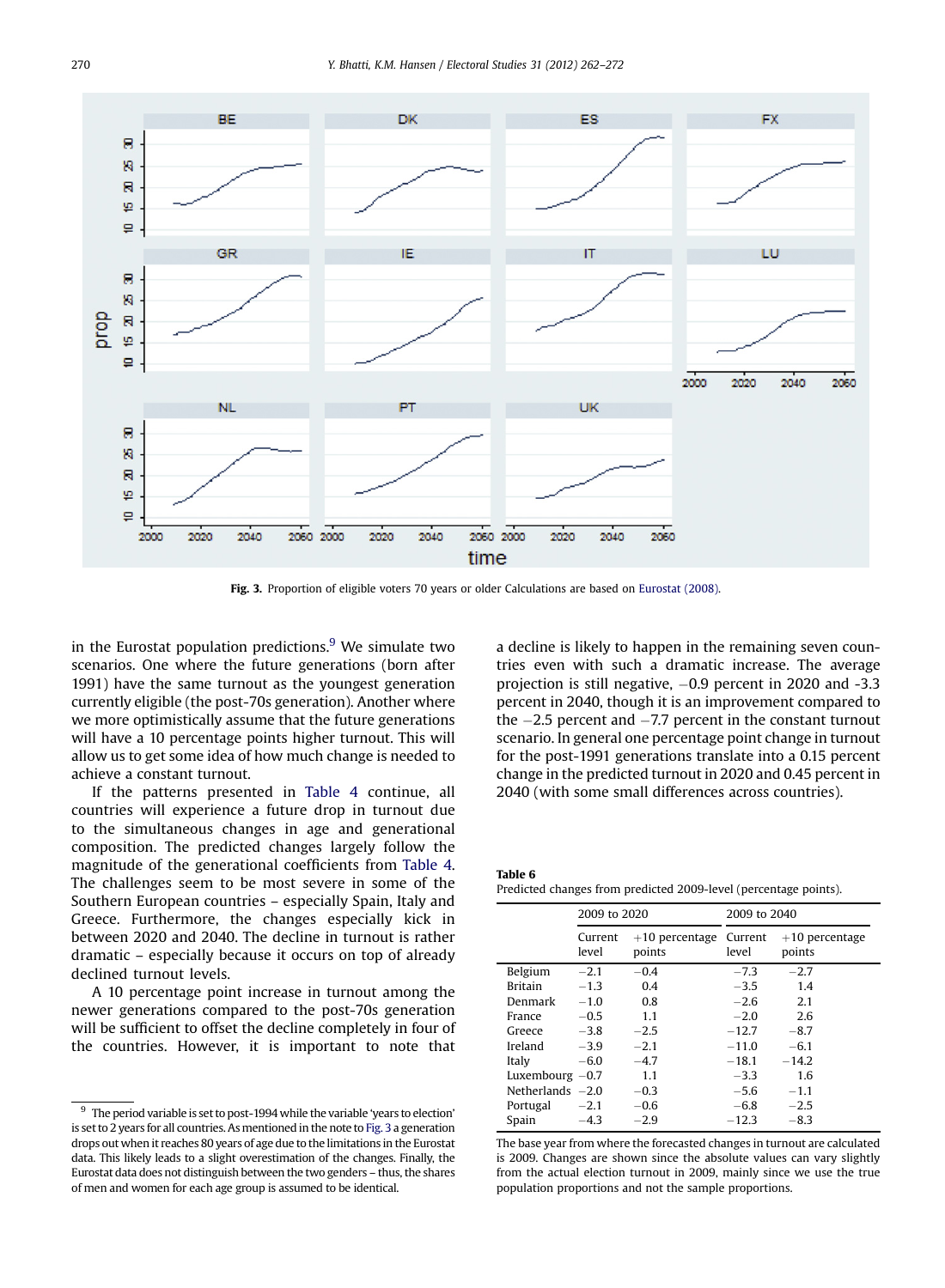# <span id="page-9-0"></span>8. Conclusion

In the present article we extended the empirical literature on the effect of age, generation and turnout to EP elections (Blais et al., 2004; [Wass, 2007a](#page-10-0), [2007b](#page-10-0); Gallego, 2009). The results largely follow the ones from the study of national elections in single countries such as Canada and Finland. Generally speaking, the post-baby-boomers vote substantially less than previous generations. Furthermore, there is a curvilinear relationship between age and turnout. There are also period effects, though they cannot account for the entire magnitude of the turnout decline. Though the general trend seems to align with the existing literature, we do find some interesting variations across countries. For instance, in the compulsory voting countries, there are almost no generational differences. Also, we do not find evidence of such differences in Denmark.

We utilized the estimated effects in the analysis to consider how the generational and life-cyclical effect will impact in the future turnout to the EP which to our knowledge has not been done previously. In order words, the reason why turnout declined in the previous years is informative in order to speculative whether the future will bring further decreases. The analysis points to an expected continued turnout decline. The projected turnout drops differ markedly between countries. Generally speaking, turnout is expected to decrease the most in the countries with the largest estimated generational differences.

Forecasts are, of course, notoriously uncertain since they predict the future on the basis of current patterns. Thus, the forecast rests on the assumption that the model estimated is not only an accurate estimate of the true effects of the variables in question, but also that the effect of the individual variables will be constant over time. Many things can happen which may counteract the predicted turnout declines. New generations may be more politically active than the current ones, the elderly of the future may have better health than the current ones which in turn may limit the turnout decline due to age, or we may simply see a positive future period effect if, for instance, general public interest in the EU increases. Nevertheless, the predictions do indeed give us a strong indication about what will happen due to the projected demographical changes in the composition of the electorate if the current patterns of political engagement continue in the future. If there are no dramatic chocks, the results of the analysis strongly suggest that turnout will decline to EP elections in almost all the countries under investigation, simply due to the demographical development.

# Acknowledgements

We thank the European Election Study group (various years) for graciously providing the main data source for this study (see [www.piredeu.eu](http://www.piredeu.eu)). The Piredeu data collection has received funding from the European Community's FP7 Programme (grant agreement 211810). Neither the original collectors of the data nor the Piredeu/European Election Studies Consortium bear any responsibility for the analyses or interpretations presented in this publication. We are also indebted to the editors of the special symposium, Wouter van der Brug and Sylvia Kritzinger, and the anonymous reviewer for their constructive comments and suggestions. The usual disclaimer applies.

# References

- Abramson, P.R., Aldrich, J.H., Rohde, D.W., 1998. Change and Continuity in the 1996 Elections. CQ Press, Washington.
- Armingeon, K., Engler, S., Potolidis, P., Gerber, M., Leimgruber, P., 2010. Comparative Political Data Set 1960–2008. Institute of Political Science. University of Berne.
- Becker, H.A., 1995. Generations and value change. In: de Moor, R. (Ed.), Values in Western Societies. Tilburg University Press.
- Beetham, D. (red.), 1995. Defining and Measuring Democracy. Sage, London. Bernstein, R., Chadha, A., Montjoy, R., 2001. Overreporting voting – why it
- happens and why it matters. Public Opinion Quarterly 65 (1), 22-44. Bhatti, Y., Hansen, K.M., 2011. Retiring from the Civic Duty of Voting.
- Analyzing Turnout among Senior Citizens. University of Copenhagen. Blais, A., Gidengil, E., Nevitte, N., Nadeau, R., 2004. Where does turnout decline come from? European Journal of Political Research 43 (2), 221–236.
- Cassel, C.A., Luskin, R.C., 1988. Simple explanations of the turnout decline. American Political Science Review 82 (4), 1321–1330.
- Christy, C., 1987. Sex Differences in Political Participation: Processes of Change in Fourteen Nations. Praeger, New York.
- Cumming, E., Henry, W.E., 1961. Growing Old: The Process of Disengagement. Basic Books, New York.
- Dawson, R.E., Prewitt, K., 1969. Political Socialization: An Analytical Study. Little Brown, Boston.
- Easton, D., Dennis, J., 1969. Children in the Political System. McGraw-Hill, New York.
- EES, 1989, 1994, 1999, 2004, 2009. European Parliament Election Study. [www.piredeu.eu](http://www.piredeu.eu).
- Eurostat, 2008. EUROPOP2008-EUROpean POpulation Projections, Base Year 2008. Eurostat – The European Commission, Luxembourg.
- Fieldhouse, E., Tranmer, M., Russell, A., 2007. Something about young people or something about elections? Electoral participation of young people in Europe: evidence from a multilevel analysis of the European social survey. European Journal of Political Research 46 (6), 797–822.
- Flickinger, R.S., Studlar, D.T., 2007. One Europe, many electorates? Models of turnout in European Parliament elections after 2004. Comparative Political Studies  $40(4)$ , 383-404.
- Franklin, M., 1999. Electoral engineering and cross-national turnout differences: what role for compulsory voting? British Journal of Political Science 29 (1), 205–224.
- Franklin, M., 2001. How structural factors cause turnout variation at European Parliament elections. European Union Politics 2 (3), 309–328.
- Franklin, M., 2004. Voter Turnout and the Dynamics of Electoral Competition in Established Democracies since 1945. Cambridge University Press, New York.
- Franklin, M., 2007. Effects of space and time on turnout in European parliaments elections. In: van der Brug, W., van der Eijk, C. (Eds.), European Elections and Domestic Politics: Lessons from the Past and Scenarios for the Future. University of Notre Dame Press, pp. 13–31.
- Franklin, M., Marsh, M., Lyons, P., 2004. The generational basis of turnout decline in established democracies. Acta Politica 39 (2), 115–151.
- Gallego, A., 2009. Where else does turnout decline come from? Education, age, generation and period effects in three European countries. Scandinavian Political Studies 32 (1), 32–44.
- Glenn, N.D., 2005. Cohort Analysis. Sage, Thousand Oaks, CA.
- Glenn, N.D., Grimes, M., 1968. Aging, voting, and political interest. American Sociological Review 33 (2), 563–575.
- Goerres, A., 2007a. Can We Reform the Welfare State in Times of "Grey" Majorities? The Myth of an Electoral Opposition between Younger and Older Voters in Germany. MPIfG Working Paper 07/5.
- Goerres, A., 2007b. Why are older people more likely to vote? The impact of ageing on electoral turnout in Europe. British Journal of Politics and International Relations 9, 90–121.
- Goerres, A., 2009. The Political Participation of Older People in Europe. Palgrave, London.
- Goul Andersen, J., Hoff, J., 2001. Democracy and Citizenship in Scandinavia. Palgrave Macmillan, London.
- Highton, B., Wolfinger, W.E., 2001. The first seven years of the political life cycle. American Journal of Political Science 45 (1), 202–209.
- Hyman, H.H., 1959. Political Socialization. A Study in the Psychology of Political Behavior. The Free Press, New York.
- Inglehart, R., 1989. Culture Shift in Advanced Industrial Society. Princeton University Press, Princeton.